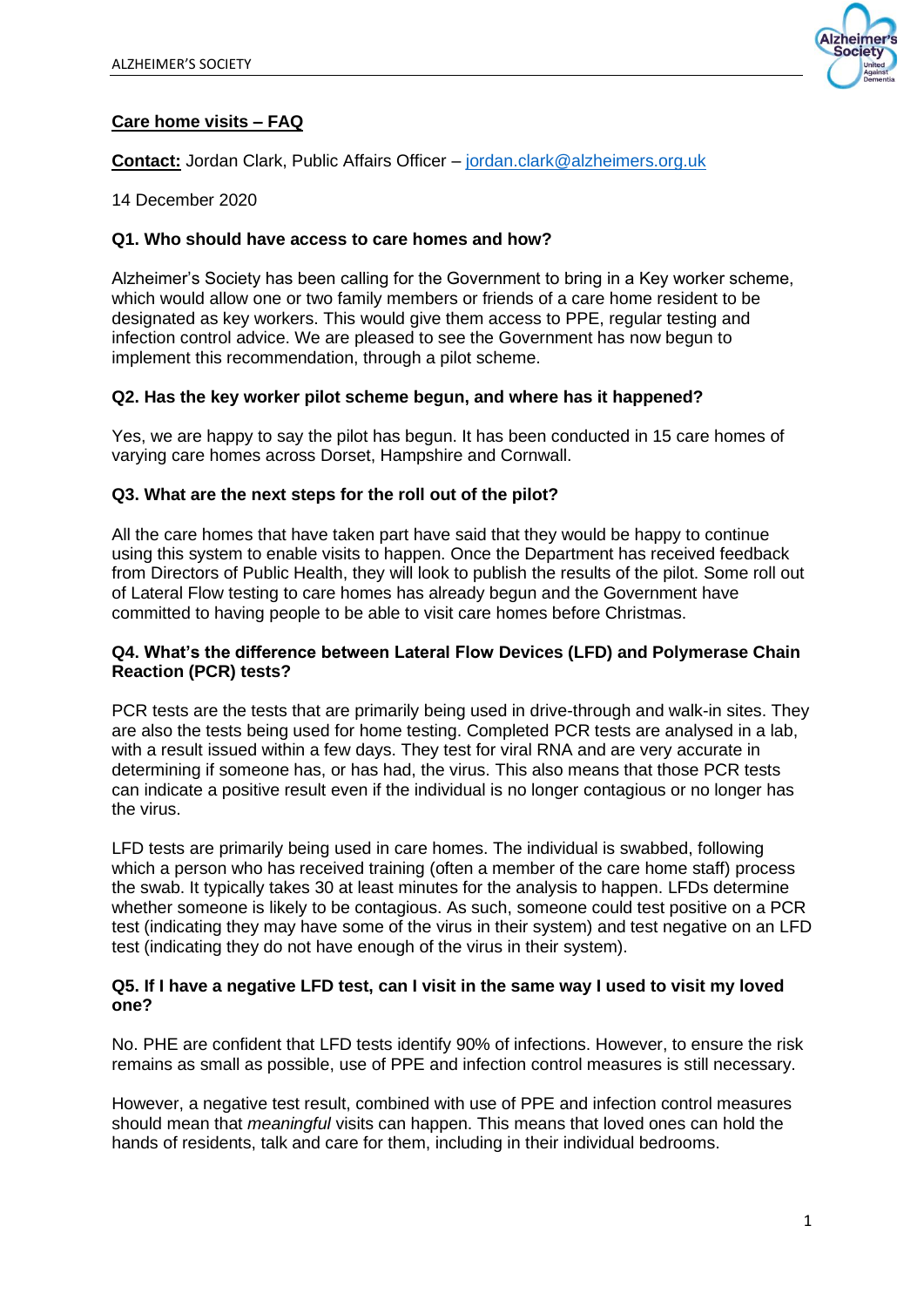

# **Q6. Has the pilot scheme revealed any issues?**

We know that some care some providers have expressed concern that there will be extra administrative staffing costs with the introduction of this system. One provider estimated for an average-sized  $\sim$ 60 bed home the introduction of this system would take  $\sim$ 33 hours per week of staff time.

Alzheimer's Society would like to hear from the Government, how they can support providers though this change.

# **Q7. Are the Lateral Flow Device (LFD) tests effective?**

Yes. We know there have been some concerns published about the efficacy of these tests, but having reviewed Public Health England's findings, we are confident these tests are sufficiently accurate. There has been some concern raised that people could test positive on a PCR (laboratory) Test but negative on a rapid Lateral Flow test conducted in the care home, meaning the Lateral Flow Tests are unreliable. However, people will test positive on Lateral Flow Test only if they're sufficiently infectious to be a realistic risk to passing on the virus in a care home. We expect the Government to be issuing new, clearer communications on this soon.

There is a negligible difference between self-swabbing and being swabbed, so long as the swab is done effectively. The difference in the efficacy is often in the *processing* of the test. The test should be processed by a trained member of staff. The staff member will put the swab in a buffering solution and will then have to wait a set and strict amount of time for it to be processed.

NHS England are hosting *daily* webinars for care home staff on administering tests. We understand these webinars are being attended by up to 1,000 staff members each time. Care staff can register for one of these [webinars here.](https://event.webcasts.com/starthere.jsp?ei=1408929&tp_key=d2a77c17e3) Written guidance has also been published [here.](https://www.gov.uk/government/publications/coronavirus-covid-19-lateral-flow-testing-of-visitors-in-care-homes)

### **Q8. Once the pilot rolls out can visits to care homes go ahead in Tier 2 or Tier 3 area?**

Yes, we expect there will be difference to care home access for visitors depending on what area they live in. With the correct and proper use of testing and PPE, the risk of infection is reduced, and SAGE documents have shown that visitors to care home pose a 'low risk' at spreading the virus.

### **Q9. For socially distanced, outdoor visits, are tests necessary?**

No. Though if an individual is unwell or displaying symptoms of the virus, they should not visit.

#### **Q10. Different care home providers are using different guidance to inform their policy on care home visiting; why?**

Throughout the pandemic there has been several iterations of guidance to care homes. We have heard anecdotal evidence of some conflation of this guidance by providers, which has meant some families receiving inaccurate information on care home visits. The most recent guidance from DHSC should be the guidance used. We have recommended to the Government that they collate existing and *current* guidance into a single document, for use by providers and families.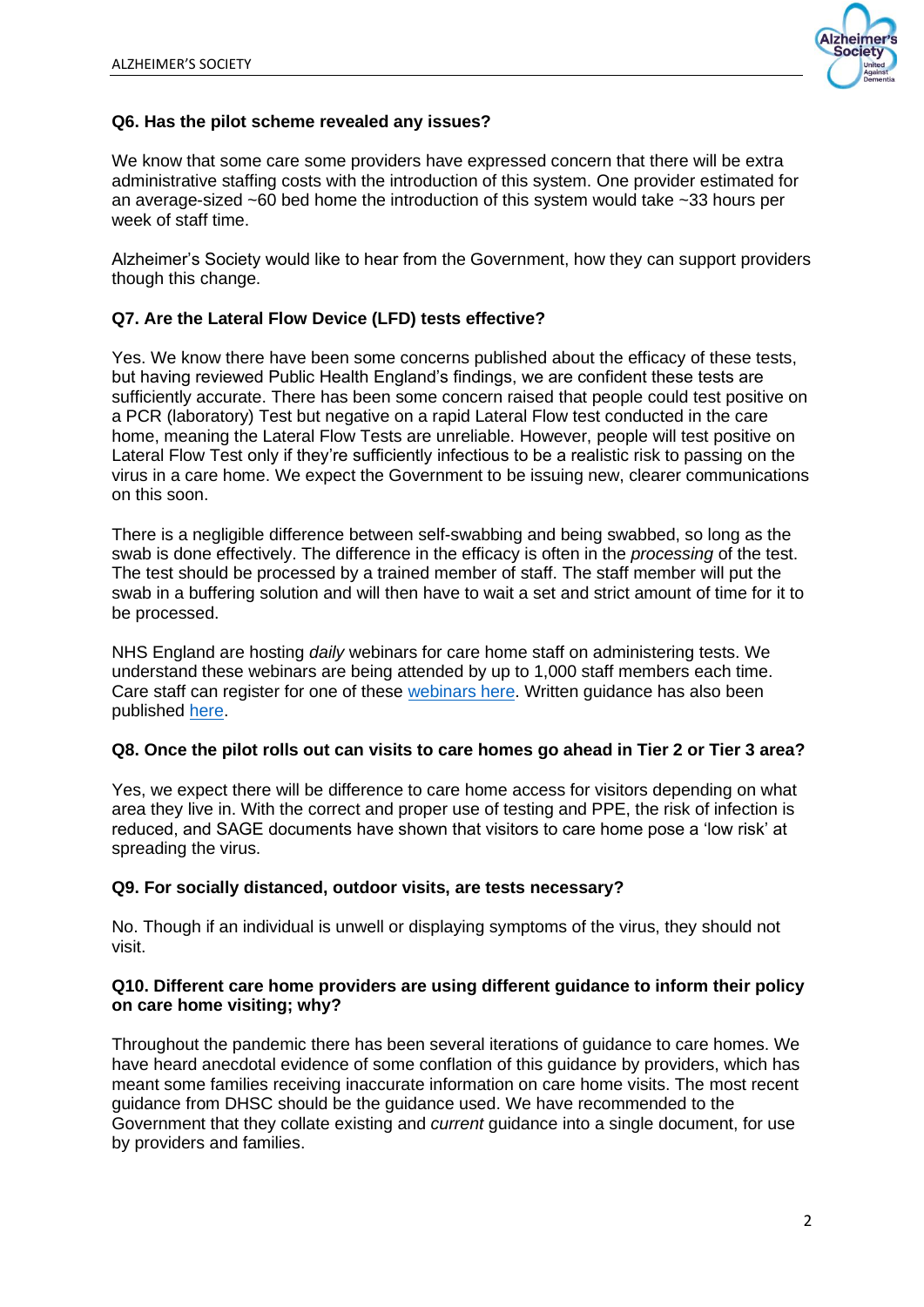

# *Below are questions we have received from MP's offices prior to the introduction of the key worker pilot scheme.*

# **Q10. Have care homes been paid to receive patients from hospital?**

Yes, although this wouldn't be unusual in itself. Through Continuing Health Care, care homes receive funding when a resident joins them from hospital. Alzheimer's Society has not seen examples of care homes being given cash incentives to accept patients from hospital.

# **Q11. Are care homes concerned they could be sued if someone catches Covid-19?**

Some of the smaller care providers, who own one or several homes, have expressed concerns that they could face litigation, should they allow people to enter the care home and someone in them catches Covid-19. Both the Secretary of State and the Minister for Care have confirmed that this is an issue he is looking into.

### **Q12. Does the ceasing of visits impact on a person with dementia's health?**

Yes, this has been seen to be the case. In a survey of care home managers, conducted by Alzheimer's Society, 79% of care home managers surveyed reported a worsening of resident's health and wellbeing through lack of social contact.

We also know that resident's loved ones provide an important element of care and are often more attuned to needs of the resident.

Alzheimer's Society are now urging the Government to implement a rehabilitation strategy to help people with dementia and their carers recover from the effects of the pandemic, including from the significant negative effects the stopping of visits has had on their health and wellbeing.

### **Q13. What alternatives are there to in-person visiting?**

We know that many care homes have stopped visits all together, and others have put in place alternative arrangements. These include:

*Virtual visits –* Many care homes have been offering Zoom calls or video chats with their loved ones. Whilst this may work for some, we have seen that people with dementia have become more distressed or confused at these. We also know that many older people live with sight or hearing problems, meaning this is inappropriate.

*Window/outdoor visits –* Some care homes have offered visits to take place outside or through a window. This, again, can cause confusion or distress for people with dementia and does not allow for the loved one to provide them with important care. As we enter the winter, these types of visits will become less appropriate.

As the above types of visits are not always appropriate, care homes should look for alternative ways for visits to happen to ensure that people's individuals needs have been met. We have seen examples of this working well, for example a care home offering visits to place in a secure room within the care home which is cleaned in between visits.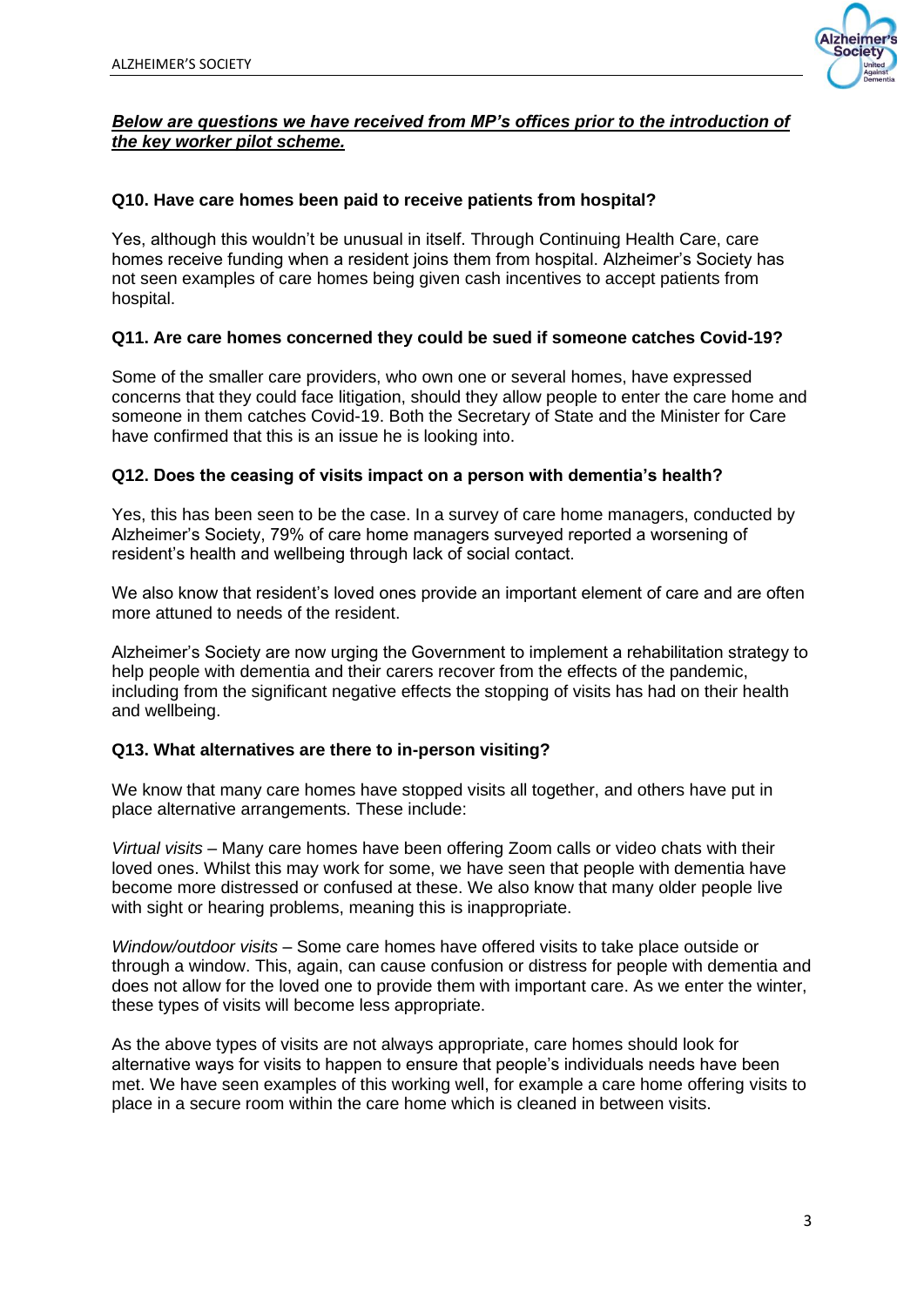

### **Q14. What if a care home feels they can safely allow visits but local officials have stopped them?**

Alzheimer's Society believes that all local authorities should introduce an appeals process, as implemented by Hertfordshire County Council. This appeal process would allow individual care homes, that has been deemed unable to provide visits by the local Director of Public Health, but a feel they have assessed the risk as being manageable to lodge an appeal.

# **Q15. How would this work for private care homes?**

Directors of Public Health still hold an authority to ensure public health rules are followed in private care homes. Therefore private care homes, which make up the majority of care homes in England, would still be under the purview of the Director of Public Health and still able to lodge an appeal.

#### **Q16. What conversations have you been having with the Scottish Government on care home visits?**

Alzheimer's Society operates in England, Wales and Northern Ireland only, and so we have not had conversations with the Scottish Government on this issue. We are however, always looking to examples in Scotland for opportunities to share best practice. We know that recently published Scottish guidance encourages providers to be "generous" with regard to visits.

# **Q17. Do those in domiciliary care receive less access to testing?**

This is not something we have seen examples of; however we do know that the infection rate has been lower amongst recipients and carers in domiciliary care. We would welcome you sharing any examples of this you receive.

### **Q18. Do Care Home Managers decide who can visit and for how long?**

Directors of Public Health in each local area carry out risk assessments as to whether care homes should be allowed to admit visitors into the home. Alzheimer's Society believes care homes should have the option to appeal this decision if they feel that they have appropriately assessed the risk. We have found that larger care home providers have generally been more inclined to allow visits because they can manage risk. Some smaller providers are certainly enabling and promoting visits, but smaller providers generally also seem to have greater concerns about litigation. We know some insurers have been telling care homes that they would not be covered if they admitted visitors.

### **Separate to care home visits, we were also asked questions on the following:**

# **Q19. How are the NHS Well Pathways progressing?**

We know that the pandemic has understandably caused some obstruction to this work. In October Alzheimer's Society produced a report, '*[From diagnosis to end of life'](https://www.alzheimers.org.uk/sites/default/files/2020-10/pathway_report_full_final.pdf),* which makes a series recommendations on the Dementia Pathway for both local and national bodies.

# **Q20. Is the UK the best country in the world for dementia care and research?**

We would agree that the UK is one of the best countries in the world for dementia, however other countries are generally quite poor. The pandemic has caused a loss of funding to dementia research charities, meaning early-career researchers will be less likely to choose dementia as their field of research. We welcomed the Conservative Party's commitment to